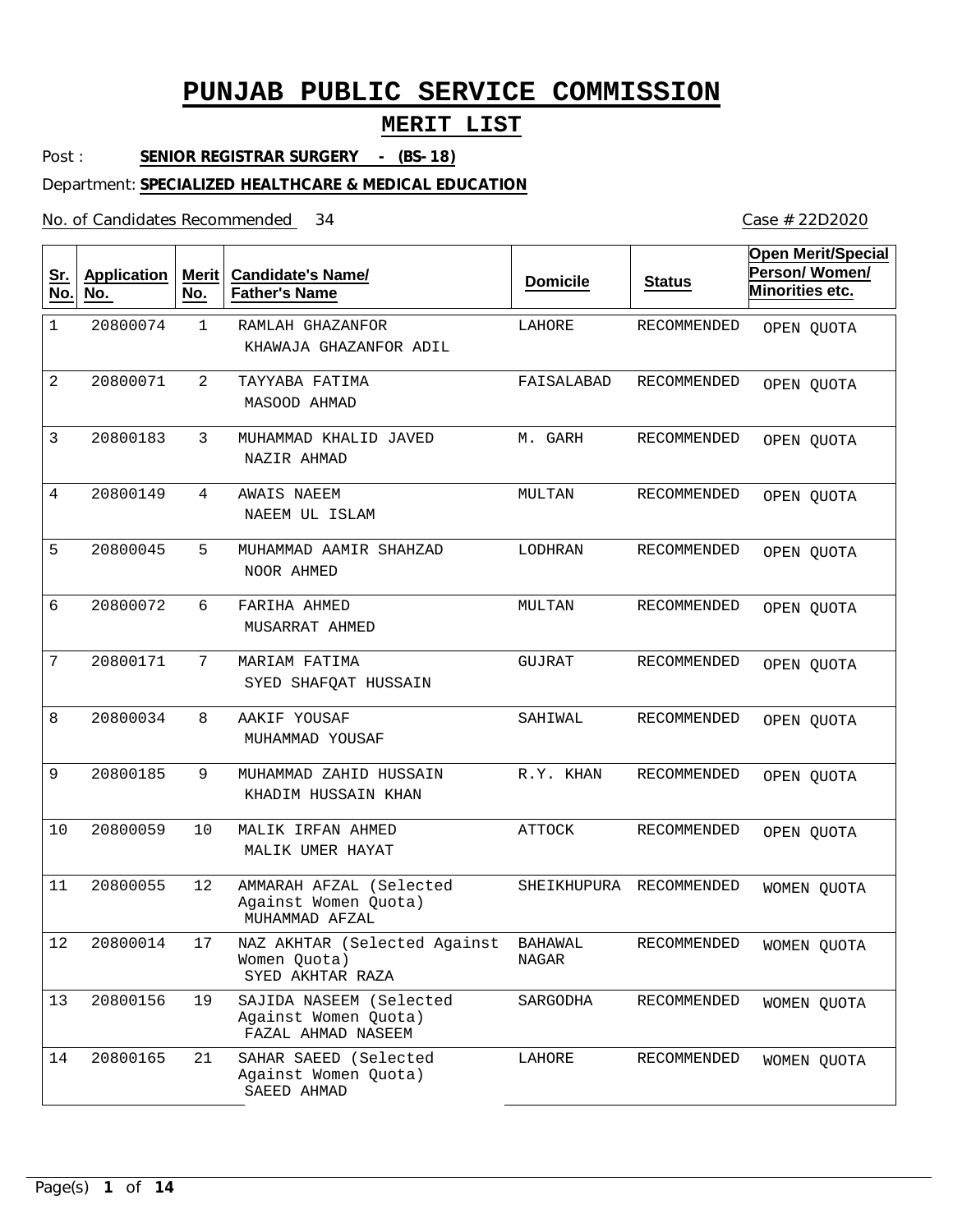### **MERIT LIST**

Post : **SENIOR REGISTRAR SURGERY - (BS-18)**

Department: **SPECIALIZED HEALTHCARE & MEDICAL EDUCATION**

No. of Candidates Recommended

| <u>Sr.</u><br>No. | <b>Application</b><br>No. | Merit $ $<br>No. | <b>Candidate's Name/</b><br><b>Father's Name</b>                                   | <b>Domicile</b> | <b>Status</b>      | <b>Open Merit/Special</b><br>Person/Women/<br>Minorities etc. |
|-------------------|---------------------------|------------------|------------------------------------------------------------------------------------|-----------------|--------------------|---------------------------------------------------------------|
| 15                | 20800084                  | 22               | KIRAN SARFRAZ (Selected<br>Against Women Quota)<br>SARFRAZ AHMED KHAN              | LAHORE          | <b>RECOMMENDED</b> | WOMEN QUOTA                                                   |
| 16                | 20800087                  | 24               | NOOR UL AIN MUJAHID<br>(Selected Against Women<br>Quota)<br>SYED MUJAHID ALI SHAH  | JEHLUM          | RECOMMENDED        | WOMEN QUOTA                                                   |
| 17                | 20800150                  | 25               | FAIQA ASLAM (Selected<br>Against Women Quota)<br>MUHAMMAD ASLAM                    | FAISALABAD      | RECOMMENDED        | WOMEN QUOTA                                                   |
| 18                | 20800157                  | 33               | SUMBUL NAZ (Selected Against<br>Women Quota)<br>SYED MUBARAK SHAH                  | LAHORE          | <b>RECOMMENDED</b> | WOMEN QUOTA                                                   |
| 19                | 20800135                  | 34               | HUMA SABIR KHAN (Selected<br>Against Women Quota)<br>MUHAMMAD SABIR KHAN           | LAHORE          | RECOMMENDED        | WOMEN QUOTA                                                   |
| 20                | 20800001                  | 35               | SADAF BATOOL (Selected<br>Against Women Quota)<br>MALIK MUDDASAR HUSSAIN           | KHUSHAB         | RECOMMENDED        | WOMEN QUOTA                                                   |
| 21                | 20800050                  | 36               | ASIF NADEEM (Selected<br>Against Special Persons<br>Quota)<br>HAJI MUHAMMAD TUFAIL | D.G. KHAN       | RECOMMENDED        | SPECIAL<br>PERSON QUOTA                                       |
| 22                | 20800188                  | 37               | FASIHA MUNAWWAR (Selected<br>Against Women Quota)<br>MUNAWWAR AHMAD MALIK          | LAHORE          | RECOMMENDED        | WOMEN QUOTA                                                   |
| 23                | 20800106                  | 38               | ZAHIRA SATTAR (Selected<br>Against Women Quota)<br><b>ABDUL SATTAR</b>             | R.Y. KHAN       | RECOMMENDED        | WOMEN QUOTA                                                   |
| 24                | 20800151                  | 39               | SYEDA HUSSAN E ZAHRA<br>(Selected Against Women<br>Quota)<br>SYED AMJAD HUSSAIN    | GUJRANWALA      | RECOMMENDED        | WOMEN QUOTA                                                   |
| 25                | 20800143                  | 41               | WALEEJA SHAMIKHA (Selected<br>Against Women Quota)<br>MUHAMMAD SAAD ANSARI         | R.Y. KHAN       | RECOMMENDED        | WOMEN QUOTA                                                   |
| 26                | 20800131                  | 47               | YASMEEN IQBAL (Selected<br>Against Women Quota)<br>MUHAMMAD IQBAL                  | RAWALPINDI      | RECOMMENDED        | WOMEN QUOTA                                                   |
| 27                | 20800075                  | 51               | AYESHA REHMAN (Selected<br>Against Women Quota)<br>ABDUR REHMAN VIRK               | FAISALABAD      | RECOMMENDED        | WOMEN QUOTA                                                   |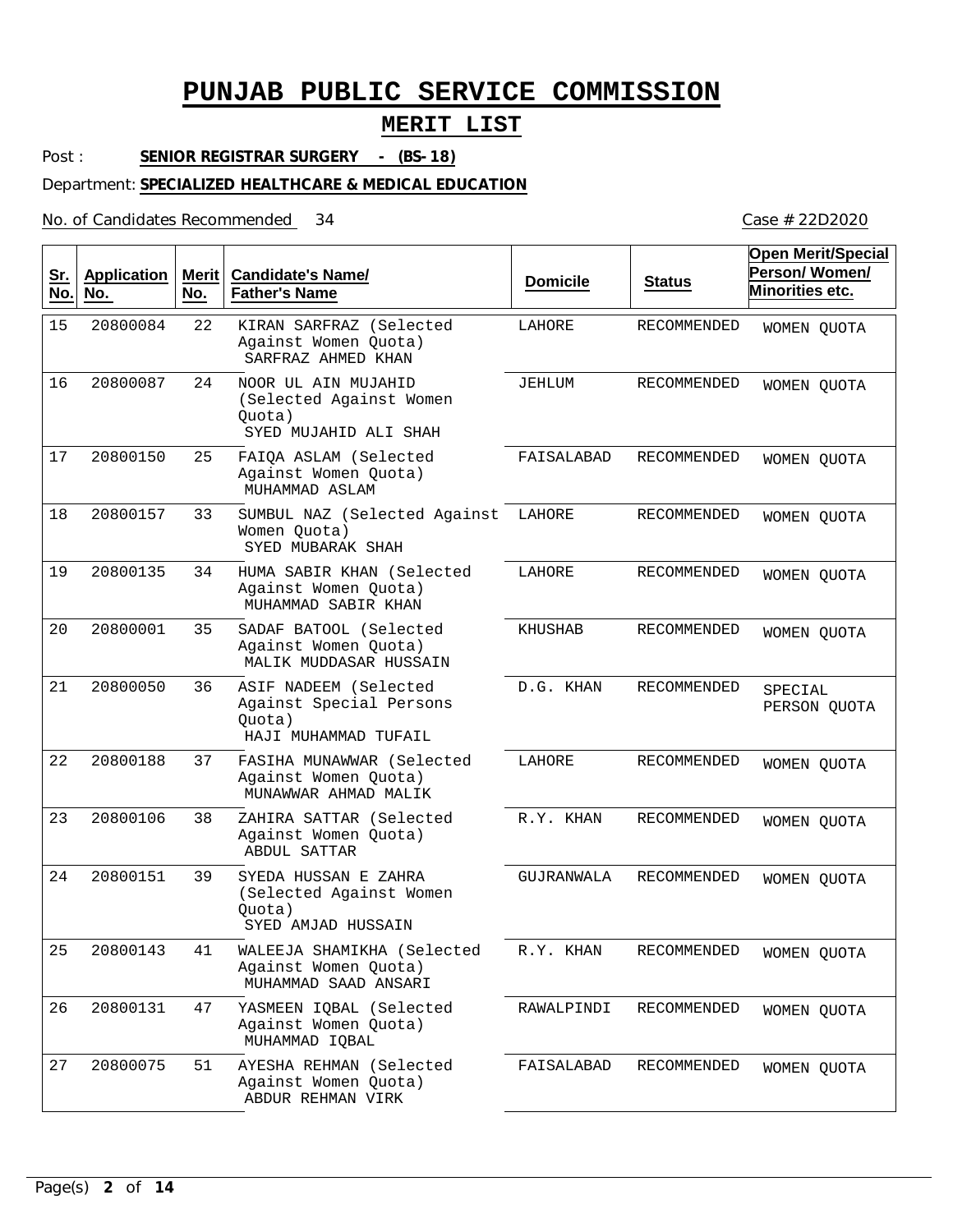## **MERIT LIST**

Post : **SENIOR REGISTRAR SURGERY - (BS-18)**

#### Department: **SPECIALIZED HEALTHCARE & MEDICAL EDUCATION**

No. of Candidates Recommended

Case # 22D2020

| <u>Sr.</u><br>No. | <b>Application</b><br>No. | <b>Merit</b><br>No. | <b>Candidate's Name/</b><br><b>Father's Name</b>                              | <b>Domicile</b> | <b>Status</b>      | <b>Open Merit/Special</b><br>Person/Women/<br>Minorities etc. |
|-------------------|---------------------------|---------------------|-------------------------------------------------------------------------------|-----------------|--------------------|---------------------------------------------------------------|
| 28                | 20800015                  | 53                  | AFIFA SAADIA (Selected<br>Against Women Quota)<br>ANIS SHAKIR                 | FAISALABAD      | <b>RECOMMENDED</b> | WOMEN OUOTA                                                   |
| 29                | 20800025                  | 55                  | GUL E LALA (Selected Against<br>Women Ouota)<br>RANA TARIO AZIZ NASIR         | PAKPATTAN       | <b>RECOMMENDED</b> | WOMEN QUOTA                                                   |
| 30                | 20800030                  | 56                  | SAMRA RIAZ (Selected Against<br>Women Ouota)<br>MUHAMMAD RIAZ                 | GUJRANWALA      | <b>RECOMMENDED</b> | WOMEN OUOTA                                                   |
| 31                | 20800062                  | 60                  | AYRA SULEMAN (Selected<br>Against Women Ouota)<br>SULEMAN KHAN                | LAHORE          | <b>RECOMMENDED</b> | WOMEN OUOTA                                                   |
| 32                | 20800108                  | 63                  | AAMRA SAEED (Selected<br>Against Women Quota)<br>MUHAMMAD SAEED AHMED         | VEHARI          | RECOMMENDED        | WOMEN OUOTA                                                   |
| 33                | 20800065                  | 65                  | RABBIA SAEED (Selected<br>Against Women Ouota)<br>MUHAMMAD SAEED              | LAHORE          | <b>RECOMMENDED</b> | WOMEN OUOTA                                                   |
| 34                | 20800094                  | 95                  | ABDUL OADIR KHURRAM<br>(Selected Against Minorities<br>Ouota)<br>ABDUL HAMEED | GUJRANWALA      | <b>RECOMMENDED</b> | MINORITY<br><b>OUOTA</b>                                      |

## **Following Candidate(s) Could Not Come In the Orbit of Selection**

|   | 20800180 | 11 | MUHAMMAD IMRAN KHAN<br>ALLAH WASAYA       | M. GARH    | NOT RECOMMENDED |
|---|----------|----|-------------------------------------------|------------|-----------------|
| 2 | 20800083 | 13 | GHAZANFAR ALI<br>AMANAT ALI               | VEHARI     | NOT RECOMMENDED |
| 3 | 20800158 | 14 | MUHAMMAD WASEEM ABBAS<br>ABDUL KHALIQ     | R.Y. KHAN  | NOT RECOMMENDED |
| 4 | 20800095 | 15 | MUHAMMAD SALEEM IOBAL<br>MUHAMMAD IOBAL   | FAISALABAD | NOT RECOMMENDED |
| 5 | 20800013 | 16 | SYED WAQAS HASAN<br>DR. SYED HASAN MASOOD | LAHORE     | NOT RECOMMENDED |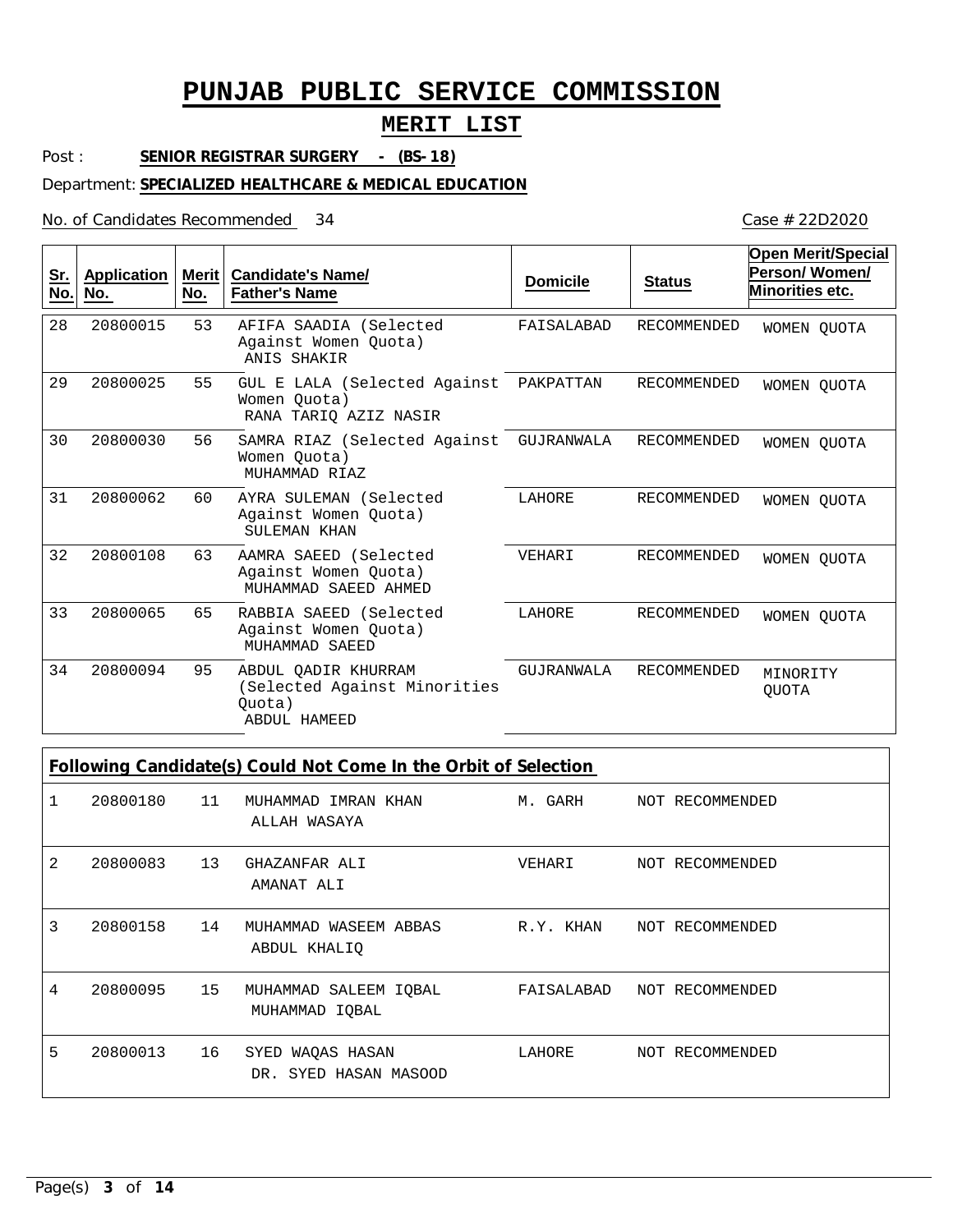### **MERIT LIST**

Post : **SENIOR REGISTRAR SURGERY - (BS-18)**

#### Department: **SPECIALIZED HEALTHCARE & MEDICAL EDUCATION**

No. of Candidates Recommended

**Sr. No. Application No. Merit No. Candidate's Name/ Father's Name Domicile Status Open Merit/Special Person/ Women/ Minorities etc.** 18 MUHAMMAD UMAR QAISAR 20 23 26 27 28 29 30 31 32 MUHAMMAD IMRAN KHAN 40 42 MUHAMMAD HARIS JANJUA FALAK SHER MUHAMMAD USMAN SIDDIQUE NAEEM SHAHZAD ADNAN AHMED RAZA MUHAMMAD ASJAD SALMAN MAJEED CHAUDHRY JAMAL ANWAR SOHAIL SABIR MUHAMMAD ASAD SALEEM QAISAR JAVED MUHAMMAD SHER MUHAMMAD SIDDIQUE MUHAMMAD ARSHAD HAFIZ SHAH MUHAMMAD MUHAMMAD IQBAL ABDUL MAJEED CHAUDHRY CHAUDHARY HABIB ULLAH AYOUB SABIR ALTAF HUSSAIN CHAUDHARY MUHAMMAD SALEEM MUHAMMAD ASLAM JANJUA 6 7 8 9 10 11 12 13 20800070 14 15 20800035 16 17 20800040 20800190 20800161 20800170 20800146 20800144 20800088 20800022 20800123 20800127 RAWALPINDI KHUSHAB SIALKOT KASUR KHANEWAL GUJRAT LAHORE LAHORE R.Y. KHAN LODHRAN KHANEWAL LAHORE NOT RECOMMENDED NOT RECOMMENDED NOT RECOMMENDED NOT RECOMMENDED NOT RECOMMENDED NOT RECOMMENDED NOT RECOMMENDED NOT RECOMMENDED NOT RECOMMENDED NOT RECOMMENDED NOT RECOMMENDED NOT RECOMMENDED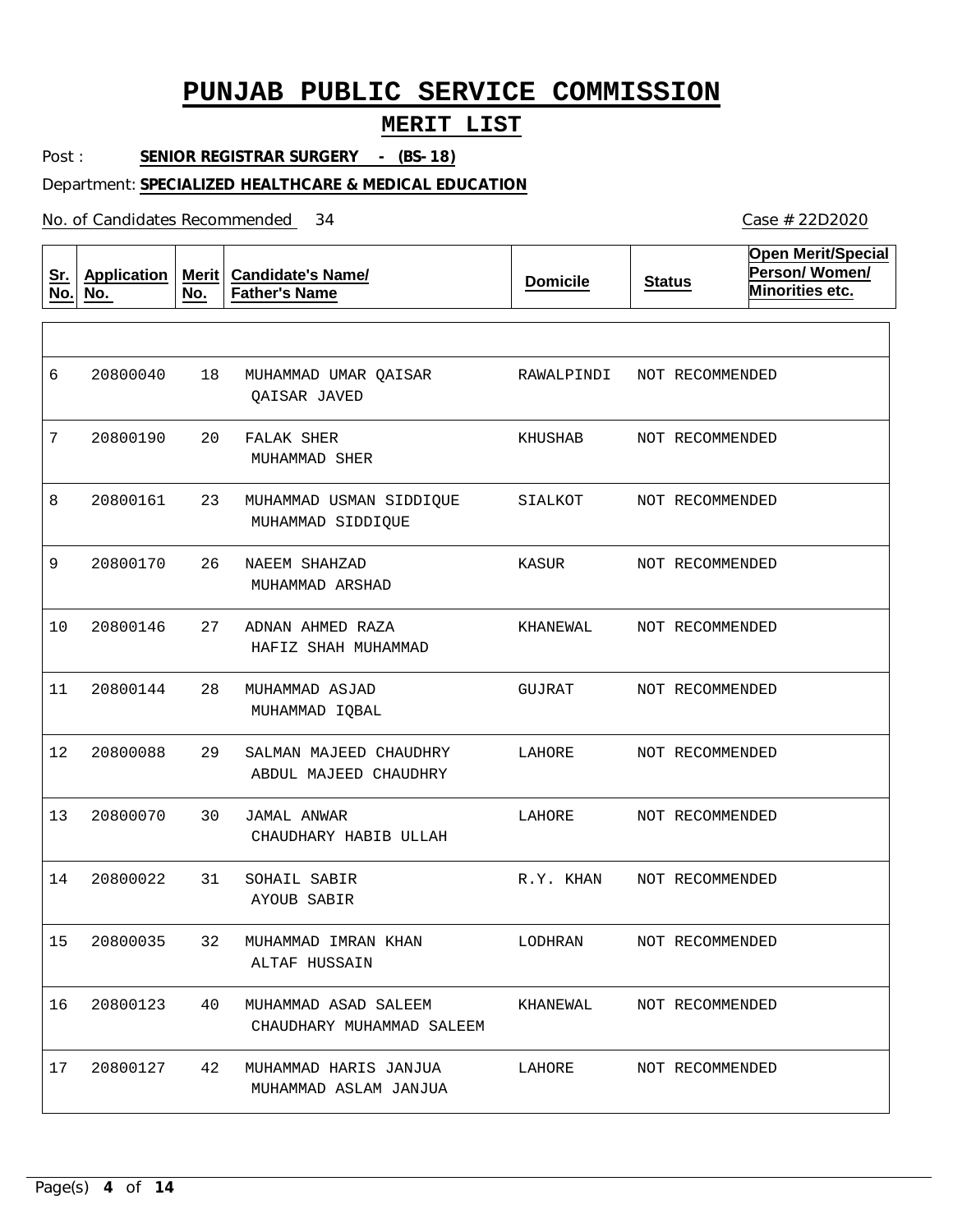### **MERIT LIST**

Post : **SENIOR REGISTRAR SURGERY - (BS-18)**

#### Department: **SPECIALIZED HEALTHCARE & MEDICAL EDUCATION**

No. of Candidates Recommended

**Sr. No. Application No. Merit No. Candidate's Name/ Father's Name Domicile Status Open Merit/Special Person/ Women/ Minorities etc.** 43 44 45 46 48 49 50 52 54 57 58 59 MUHAMMAD AHSAN MUHAMMAD WAQAS ARSHAD ABDULLAH BIN SAEED ZAIN TAYYAB ASAD AMIR MUHAMMAD NASIR IQBAL NIZAM ABDUL QADIR BIN YOUSAF ALI MUHAMMAD ZAFAR IQBAL JIBRAN MOHSIN MUHAMMAD AYYUB ANJUM MUHAMMAD SALMAN SHAFIQUE HASEEB AKRAM MUHAMMAD ARSHAD DOCTOR MUHAMMAD SAEED TAYYAB ABBAS MUHAMMAD AMIR MUHAMMAD RIAZ YOUSAF ALI GHULAM SARWAR NIAZ ALI AHMAD KHAN MOHSIN MUHAMMAD YOUNAS MIAN MUHAMMAD SHAFIQUE MUHAMMAD AKRAM SHEIKH MUHAMMAD RASHID GHUMAN 18 19 20800168 20 21 22 23 24 25 26 27 28 29 20800178 20800063 20800058 20800140 20800159 20800097 20800023 20800018 20800024 20800181 20800154 MULTAN FAISALABAD NOT RECOMMENDED LAHORE CHAKWAL SAHIWAL BAHAWAL NAGAR BAHAWALPUR JHANG LAHORE T.T. SINGH FAISALABAD NOT RECOMMENDED SIALKOT NOT RECOMMENDED NOT RECOMMENDED NOT RECOMMENDED NOT RECOMMENDED NOT RECOMMENDED NOT RECOMMENDED NOT RECOMMENDED NOT RECOMMENDED NOT RECOMMENDED NOT RECOMMENDED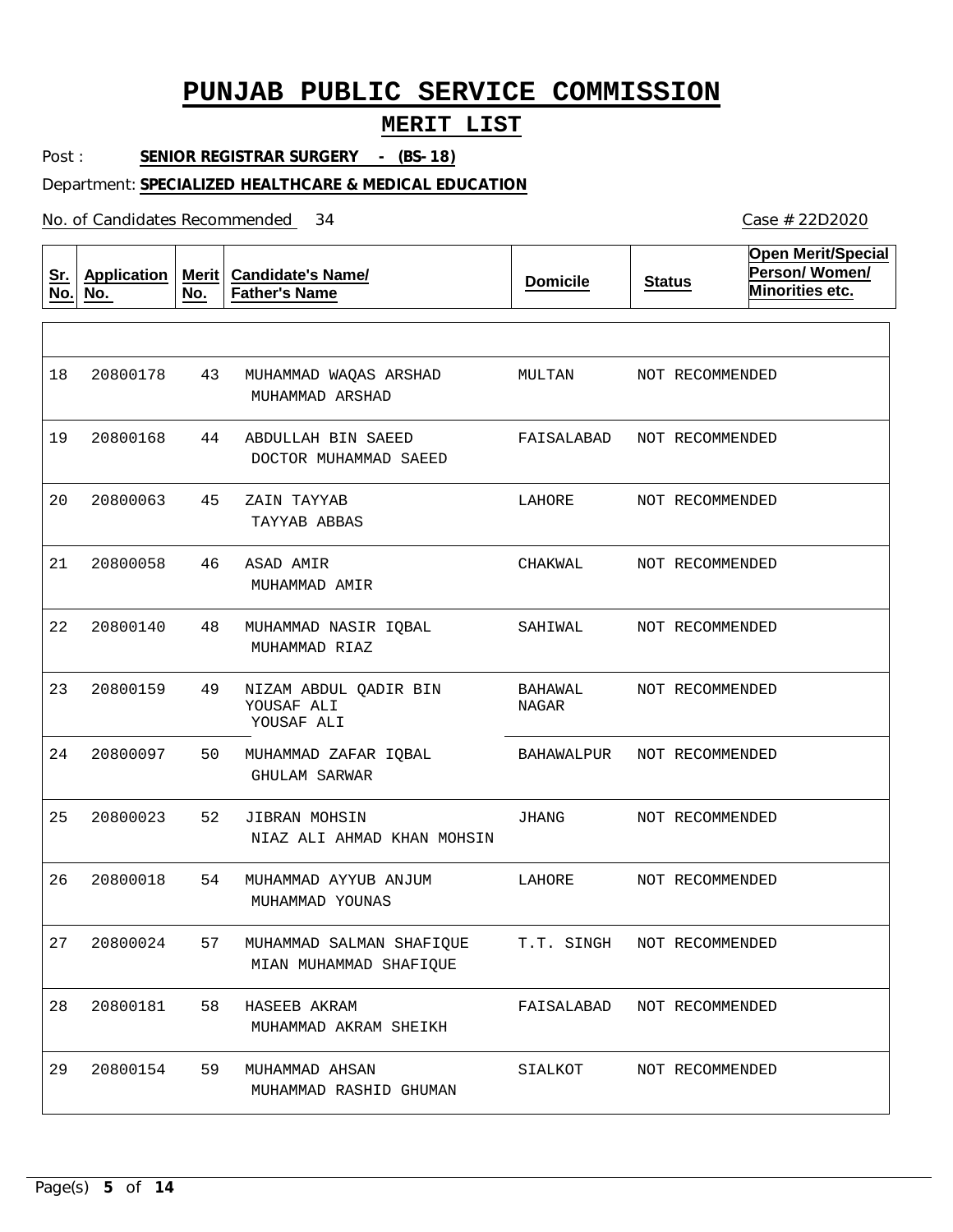## **MERIT LIST**

Post : **SENIOR REGISTRAR SURGERY - (BS-18)**

#### Department: **SPECIALIZED HEALTHCARE & MEDICAL EDUCATION**

No. of Candidates Recommended

| <u>Sr.</u><br>No. | <b>Application</b><br>No. | Merit $ $<br>No. | <b>Candidate's Name/</b><br><b>Father's Name</b> | <b>Domicile</b>         | <b>Status</b>   | <b>Open Merit/Special</b><br>Person/Women/<br>Minorities etc. |
|-------------------|---------------------------|------------------|--------------------------------------------------|-------------------------|-----------------|---------------------------------------------------------------|
|                   |                           |                  |                                                  |                         |                 |                                                               |
| 30                | 20800187                  | 61               | TAHIR ASHRAF AWAN<br>MUHAMMAD ASHRAF AWAN        | RAWALPINDI              | NOT RECOMMENDED |                                                               |
| 31                | 20800093                  | 62               | ATIF ASHRAF JANJUA<br>MUHAMMAD ASHRAF JANJUA     | LAHORE                  | NOT RECOMMENDED |                                                               |
| 32                | 20800155                  | 64               | ZAIN MUKHTAR<br>ANSAR MUKHTAR                    | SIALKOT                 | NOT RECOMMENDED |                                                               |
| 33                | 20800049                  | 66               | MUHAMMAD YASEEN TAHIR<br>AMEER MUHAMMAD TAHIR    | FAISALABAD              | NOT RECOMMENDED |                                                               |
| 34                | 20800124                  | 67               | RUBINA SHAHZAD<br>NASEER AHMED SHAHZAD           | SARGODHA                | NOT RECOMMENDED |                                                               |
| 35                | 20800002                  | 68               | MUHAMMAD IMRAN SHAH<br>GHULAM DASTGEER           | <b>BAHAWAL</b><br>NAGAR | NOT RECOMMENDED |                                                               |
| 36                | 20800184                  | 69               | MUDASSAR JABEEN<br>MUHAMMAD SHAFEE               | FAISALABAD              | NOT RECOMMENDED |                                                               |
| 37                | 20800100                  | 70               | SAIMA ZAFAR<br>ZAFAR IQBAL                       | FAISALABAD              | NOT RECOMMENDED |                                                               |
| 38                | 20800145                  | 71               | MUHAMMAD SAOIB<br>MUHAMMAD SHOAIB                | RAWALPINDI              | NOT RECOMMENDED |                                                               |
| 39                | 20800027                  | 72               | KAMRAN ZAIB KHAN<br><b>JAHANZAIB KHAN</b>        | SAHIWAL                 | NOT RECOMMENDED |                                                               |
| 40                | 20800060                  | 73               | MUHAMMAD UMAR FAROOQ<br>MUHAMMAD SADIQ RAFIQUE   | LAHORE                  | NOT RECOMMENDED |                                                               |
| 41                | 20800056                  | 74               | HIRA LIAQAT<br>LIAQAT ALI BHATTI                 | LAHORE                  | NOT RECOMMENDED |                                                               |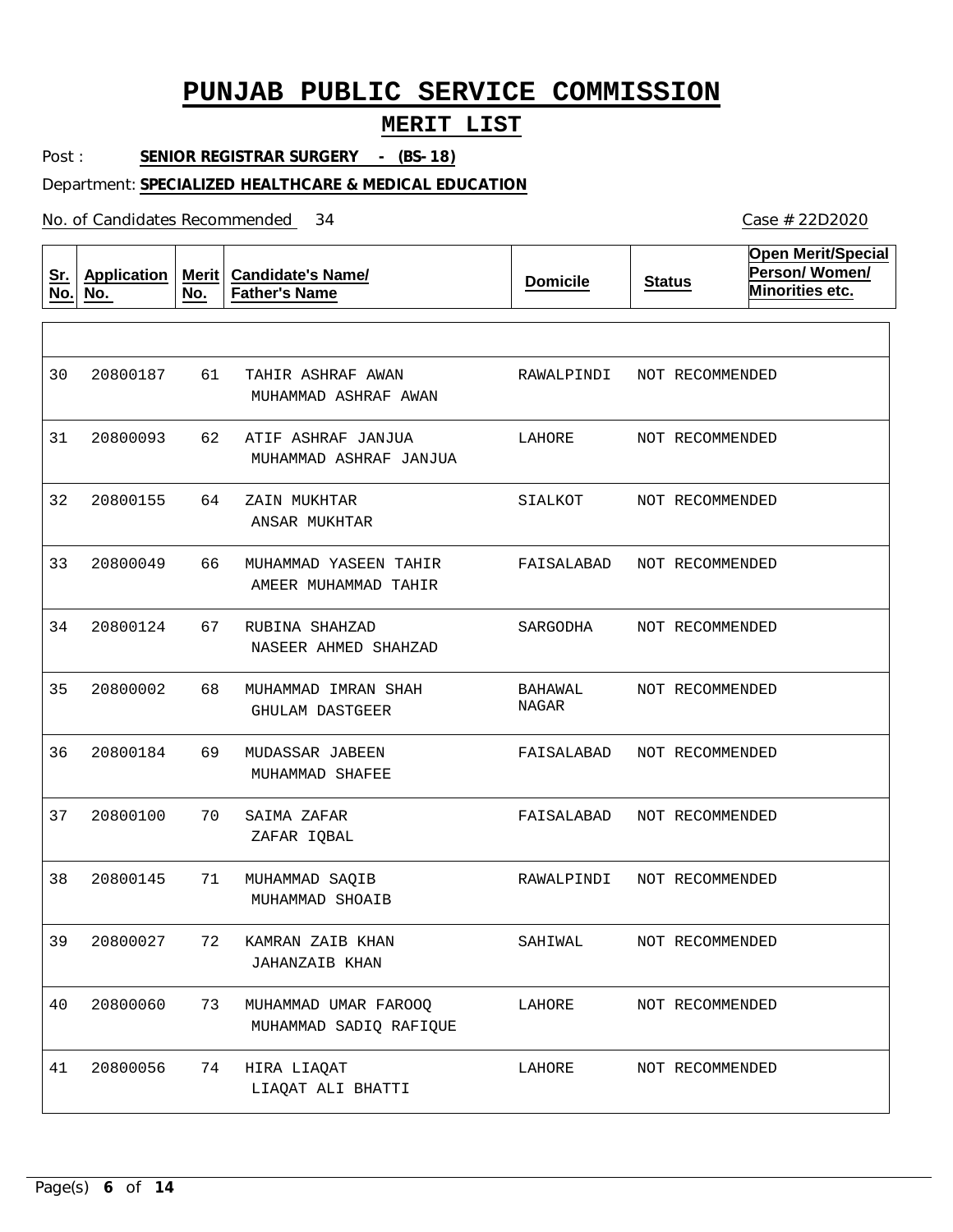## **MERIT LIST**

Case # 22D2020

Post : **SENIOR REGISTRAR SURGERY - (BS-18)**

Department: **SPECIALIZED HEALTHCARE & MEDICAL EDUCATION**

No. of Candidates Recommended

| <u>Sr.</u><br>No. | <b>Application</b><br>No. | Merit<br>No. | <b>Candidate's Name/</b><br><b>Father's Name</b> | <b>Domicile</b> | <b>Status</b>              | <b>Open Merit/Special</b><br>Person/Women/<br>Minorities etc. |
|-------------------|---------------------------|--------------|--------------------------------------------------|-----------------|----------------------------|---------------------------------------------------------------|
|                   |                           |              |                                                  |                 |                            |                                                               |
| 42                | 20800033                  | 75           | RUQIA MUSHTAQ<br>MUSHTAQ AHMED                   | VEHARI          | NOT RECOMMENDED            |                                                               |
| 43                | 20800189                  | 76           | MEHWISH CHANGEEZ<br>CHANGEEZ KHAN                | RAWALPINDI      | NOT RECOMMENDED            |                                                               |
| 44                | 20800076                  | 77           | ARSLAN ZAHID<br>ZAHID HUSSAIN                    | GUJRANWALA      | NOT RECOMMENDED            |                                                               |
| 45                | 20800105                  | 78           | SHAFAQ IBRAHIM<br>MUHAMMAD IBRAHIM               | FAISALABAD      | NOT RECOMMENDED            |                                                               |
| 46                | 20800038                  | 79           | IRFAN SALEEM<br>MUHAMMAD SALEEM                  | LAHORE          | NOT RECOMMENDED            |                                                               |
| 47                | 20800115                  | 80           | SAFDAR ALI<br>ASHIQ HUSSAIN                      | M. GARH         | NOT RECOMMENDED            |                                                               |
| 48                | 20800078                  | 81           | SANA AKHTAR ANSARI<br>AKHTAR MAHMOOD ANSARI      | SARGODHA        | NOT RECOMMENDED            |                                                               |
| 49                | 20800172                  | 82           | MUHAMMAD KHURRAM JAMEEL<br><b>JAMEEL AHMED</b>   | MULTAN          | NOT RECOMMENDED            |                                                               |
| 50                | 20800153                  | 83           | FAROOQ AHMAD<br>MUHAMMAD ALI                     | LAHORE          | NOT RECOMMENDED            |                                                               |
| 51                | 20800109                  | 84           | RASHID MAHMOOD KHAN<br>HAFIZ MUHAMMAD RAMZAN     | BAHAWALPUR      | NOT RECOMMENDED            |                                                               |
| 52                | 20800099                  | 85           | AHMAD KALEEM<br>FAZAL UR REHMAN                  |                 | GUJRANWALA NOT RECOMMENDED |                                                               |
| 53                | 20800164                  | 86           | SHEIKH HASEEB AHMAD<br>SHEIKH FAYYAZ AHMAD       | LAYYAH          | NOT RECOMMENDED            |                                                               |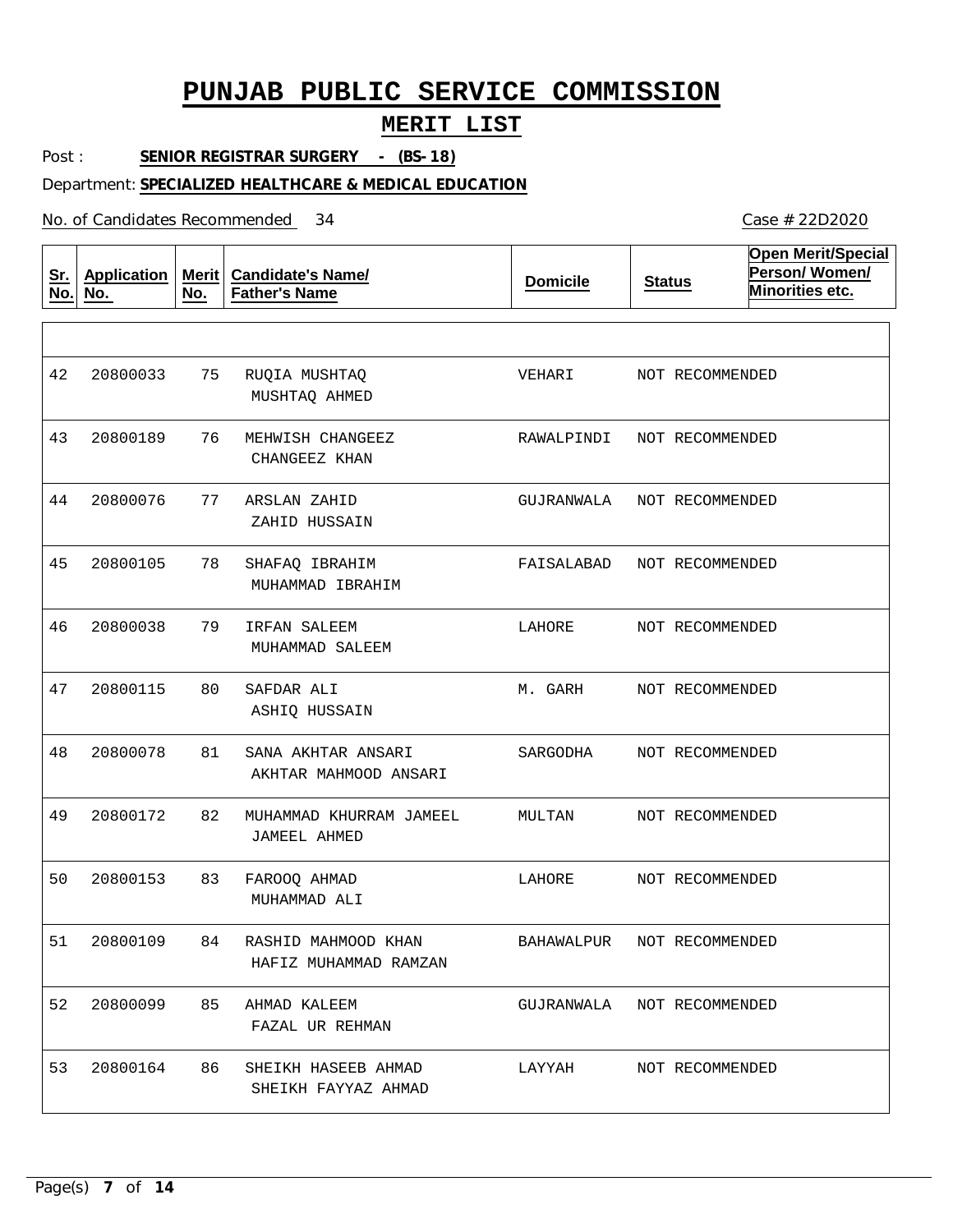### **MERIT LIST**

Post : **SENIOR REGISTRAR SURGERY - (BS-18)**

#### Department: **SPECIALIZED HEALTHCARE & MEDICAL EDUCATION**

No. of Candidates Recommended

**Sr. No. Application No. Merit No. Candidate's Name/ Father's Name Domicile Status Open Merit/Special Person/ Women/ Minorities etc.** 87 88 89 90 91 92 93 MUHAMMAD USMAN AKRAM 94 MUZNA IFTIKHAR 96 97 98 99 RAMEEZ HASSAN KHAN MUNAZZAH AZIZ MUHAMMAD ASGHAR MOBIN ADNAN ULLAH MUSTANSAR RIAZ GONDAL NAZIA KOUSAR MUHAMMAD ARIF WALEED ANJUM SAAD CHEEMA FARHAN JAVED ZER AMEER KHAN MUHAMMAD AZIZ UR RAHMAN GHULAM FARID INAYET ULLAH MUHAMMAD RIAZ GONDAL ABDUL KHALIQ MUHAMMAD AKRAM IFTIKHAR ALI KHAN MUHAMMAD RAFIQUE MUHAMMAD YASEEN MUHAMMAD SHRIF CHEEMA JAVED AZIZ 54 55 20800073 56 57 58 59  $60$ 61 62 63 20800026 64 20800064 65 20800174 20800016 20800085 20800107 20800057 20800043 20800017 20800031 20800077 BHAKKAR RAWALPINDI M. GARH GUJRANWALA M.B.DIN FAISALABAD RAWALPINDI RAWALPINDI NANKANA SAHIB SIALKOT SIALKOT FAISALABAD NOT RECOMMENDED NOT RECOMMENDED NOT RECOMMENDED NOT RECOMMENDED NOT RECOMMENDED NOT RECOMMENDED NOT RECOMMENDED NOT RECOMMENDED NOT RECOMMENDED NOT RECOMMENDED NOT RECOMMENDED NOT RECOMMENDED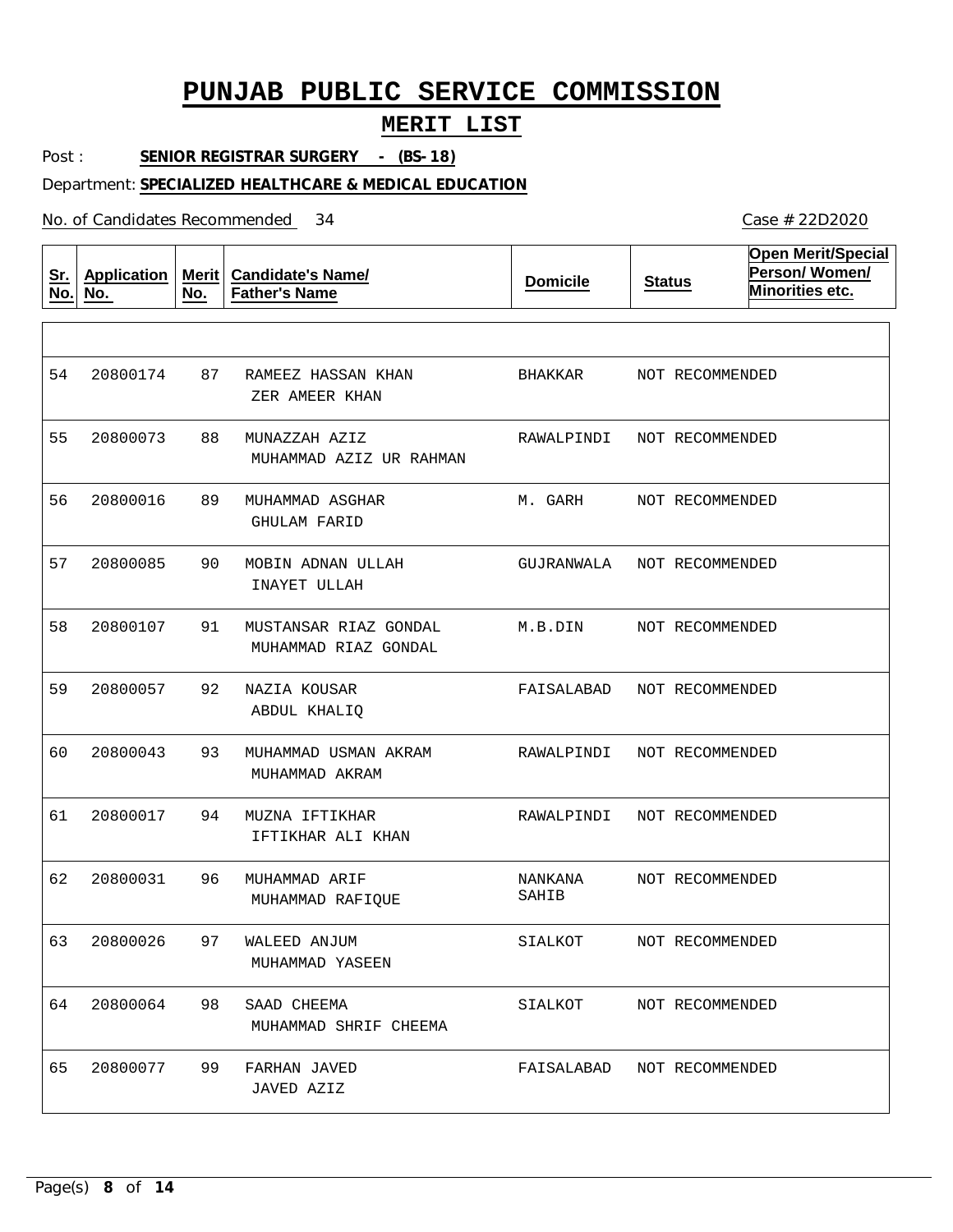## **MERIT LIST**

Post : **SENIOR REGISTRAR SURGERY - (BS-18)**

#### Department: **SPECIALIZED HEALTHCARE & MEDICAL EDUCATION**

No. of Candidates Recommended

| <u>Sr.</u><br>No. | <b>Application</b><br>No. | Merit $ $<br>No. | <b>Candidate's Name/</b><br><b>Father's Name</b> | <b>Domicile</b> | <b>Status</b>   | <b>Open Merit/Special</b><br>Person/Women/<br>Minorities etc. |
|-------------------|---------------------------|------------------|--------------------------------------------------|-----------------|-----------------|---------------------------------------------------------------|
|                   |                           |                  |                                                  |                 |                 |                                                               |
| 66                | 20800114                  | 100              | ANWAR ZEB KHAN<br>AURANG ZEB                     | CHAKWAL         | NOT RECOMMENDED |                                                               |
| 67                | 20800021                  | 101              | HAFIZ MUHAMMAD EJAZ<br>MUHAMMAD ANWAR            | LAHORE          | NOT RECOMMENDED |                                                               |
| 68                | 20800080                  | 102              | RABAIL RANA<br>ABDUL REHMAN RANA                 | FAISALABAD      | NOT RECOMMENDED |                                                               |
| 69                | 20800019                  | 103              | USMAN HABIB VIRK<br>HABIB ULLAH VIRK             | GUJRANWALA      | NOT RECOMMENDED |                                                               |
| 70                | 20800006                  | 104              | PIR MUNEEB REHMAN<br>MUHAMMAD AJMAL              | GUJRANWALA      | NOT RECOMMENDED |                                                               |
| 71                | 20800091                  | 105              | RABIA IKRAM<br>IKRAM UL HAQ ANJUM                | SAHIWAL         | NOT RECOMMENDED |                                                               |
| 72                | 20800122                  | 106              | HAFIZA KIRAN SALEEM BUTT<br>MUHAMMAD SALEEM BUTT | GUJRANWALA      | NOT RECOMMENDED |                                                               |
| 73                | 20800139                  | 107              | AZHAR EJAZ<br>EJAZ AHMED                         | LAHORE          | NOT RECOMMENDED |                                                               |
| 74                | 20800147                  | 108              | IJAZ TANVEER HUSNAIN<br>IRSHAD AHMAD             | T.T. SINGH      | NOT RECOMMENDED |                                                               |
| 75                | 20800047                  | 109              | RIZWAN KHALID<br>KHALID HUSSAIN                  | LAHORE          | NOT RECOMMENDED |                                                               |
| 76                | 20800012                  | 110              | ARSLAN AHMED<br>FAZAL HUSSAIN                    | LAHORE          | NOT RECOMMENDED |                                                               |
| 77                | 20800046                  | 111              | REHMAN MAQBOOL<br>MAQBOOL AHMAD                  | JHANG           | NOT RECOMMENDED |                                                               |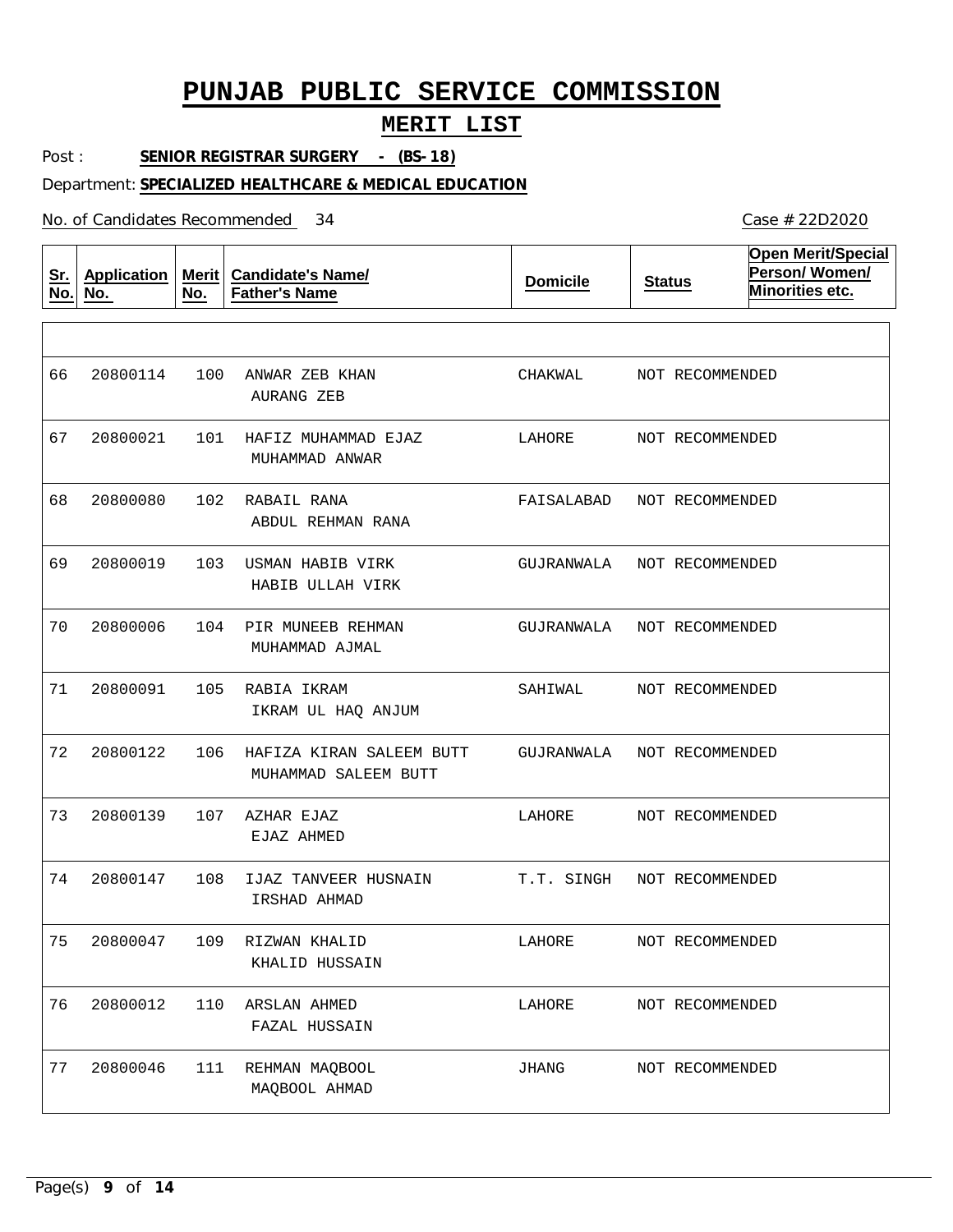### **MERIT LIST**

Post : **SENIOR REGISTRAR SURGERY - (BS-18)**

#### Department: **SPECIALIZED HEALTHCARE & MEDICAL EDUCATION**

No. of Candidates Recommended

**Sr. No. Application No. Merit No. Candidate's Name/ Father's Name Domicile Status Open Merit/Special Person/ Women/ Minorities etc.** 112 HASNAIN EJAZ 113 MUHAMMAD YASIR NASEEM 114 AHMAL FAWAD ZAFAR 115 MUHAMMAD NASIR 116 MUHAMMAD NAUMAN ASHRAF 117 HAFIZ MUHAMMAD QASIM FAROOQ KHUSHAB 118 KINZA SARWAR 119 MAILA ASLAM 120 MOHTMAM NAZIR 121 HIRA SALEEM 122 SEHRISH SIDDIQUE 123 HAFIZ AZHER IQBAL EJAZ AHMED BHATTI NASEEM SHAH DIN MUHAMMAD ZAFAR SALEEM MANZOOR AHMAD MUHAMMAD ASHRAF HAJI MUHAMMAD HANIF MIRZA GHULAM SARWAR MUHAMMAD ASLAM NAZIR AHMED QAISAR SALEEM MUHAMMAD SIDDIQUE CH. NOOR MUHAMMAD 78 79 20800048 80 81 82 83 84 85 86 87 88 89 20800086 20800169 20800089 20800003 20800069 20800152 20800142 20800110 20800136 20800118 20800113 JHANG SIALKOT FAISALABAD PAKPATTAN R.Y. KHAN FAISALABAD GUJRAT R.Y. KHAN MIANWALI RAWALPINDI NOT RECOMMENDED OKARA NOT RECOMMENDED NOT RECOMMENDED NOT RECOMMENDED NOT RECOMMENDED NOT RECOMMENDED NOT RECOMMENDED NOT RECOMMENDED NOT RECOMMENDED NOT RECOMMENDED NOT RECOMMENDED NOT RECOMMENDED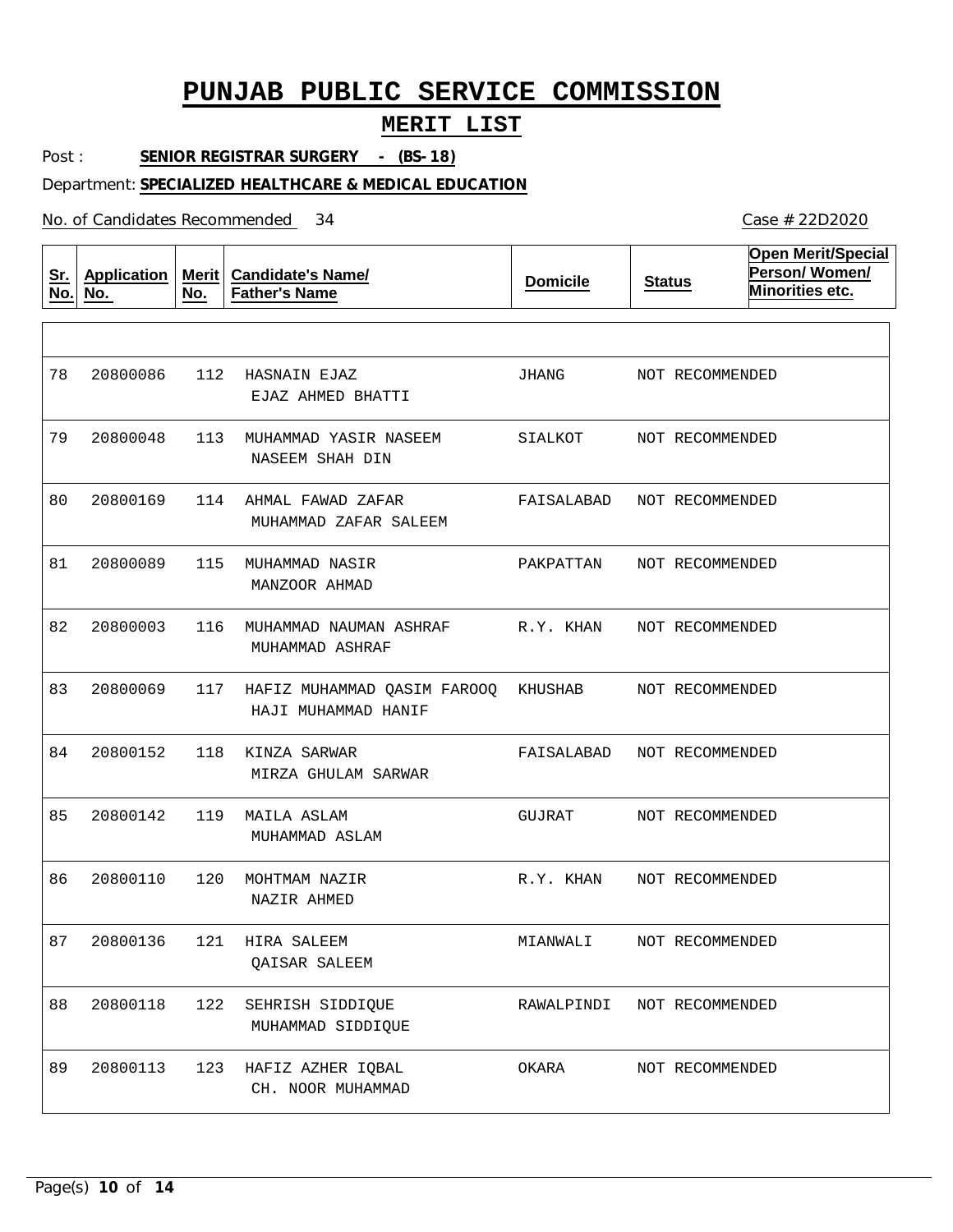### **MERIT LIST**

Post : **SENIOR REGISTRAR SURGERY - (BS-18)**

#### Department: **SPECIALIZED HEALTHCARE & MEDICAL EDUCATION**

No. of Candidates Recommended

**Sr. No. Application No. Merit No. Candidate's Name/ Father's Name Domicile Status Open Merit/Special Person/ Women/ Minorities etc.** 124 AAISHA GHAFFAR 125 RABIA ARSHAD 126 ABRAR ZAHID 127 MUHAMMAD IQBAL 128 MUHAMMAD AHMED NASEER 129 NADEEM SHARIF 130 UZAIR AHMAD 131 132 MUHAMMAD AHMED 133 NAHEED IQBAL 134 SARYIA JAVED 135 RABIA BASREE SAMIHA CHOUDHRY DOCTOR ABDUL GHAFFAR ARSHAD MUNIR AHMED SHEIKH ZAHID HAMEED MUHAMMAD HANIF SHEIKH NASEER AHMED MUHAMMAD SHARIF ABDUL QADDUS CHOUDHRY MAQBOOL AHMED TAHIR MEHMOOD MUHAMMAD YOUSAF SHEIKH JAVED NAYYER HAFIZ MUHAMMAD ALI 90 91 20800032 92 93 94 95 96 97 98 99 20800096 100 20800011 101 20800179 20800008 20800163 20800044 20800111 20800117 20800051 20800079 20800041 GUJRANWALA FAISALABAD NOT RECOMMENDED SIALKOT OKARA LAHORE JHANG GUJRANWALA SIALKOT LAHORE BHAKKAR JEHLUM M. GARH NOT RECOMMENDED NOT RECOMMENDED NOT RECOMMENDED NOT RECOMMENDED NOT RECOMMENDED NOT RECOMMENDED NOT RECOMMENDED NOT RECOMMENDED NOT RECOMMENDED NOT RECOMMENDED NOT RECOMMENDED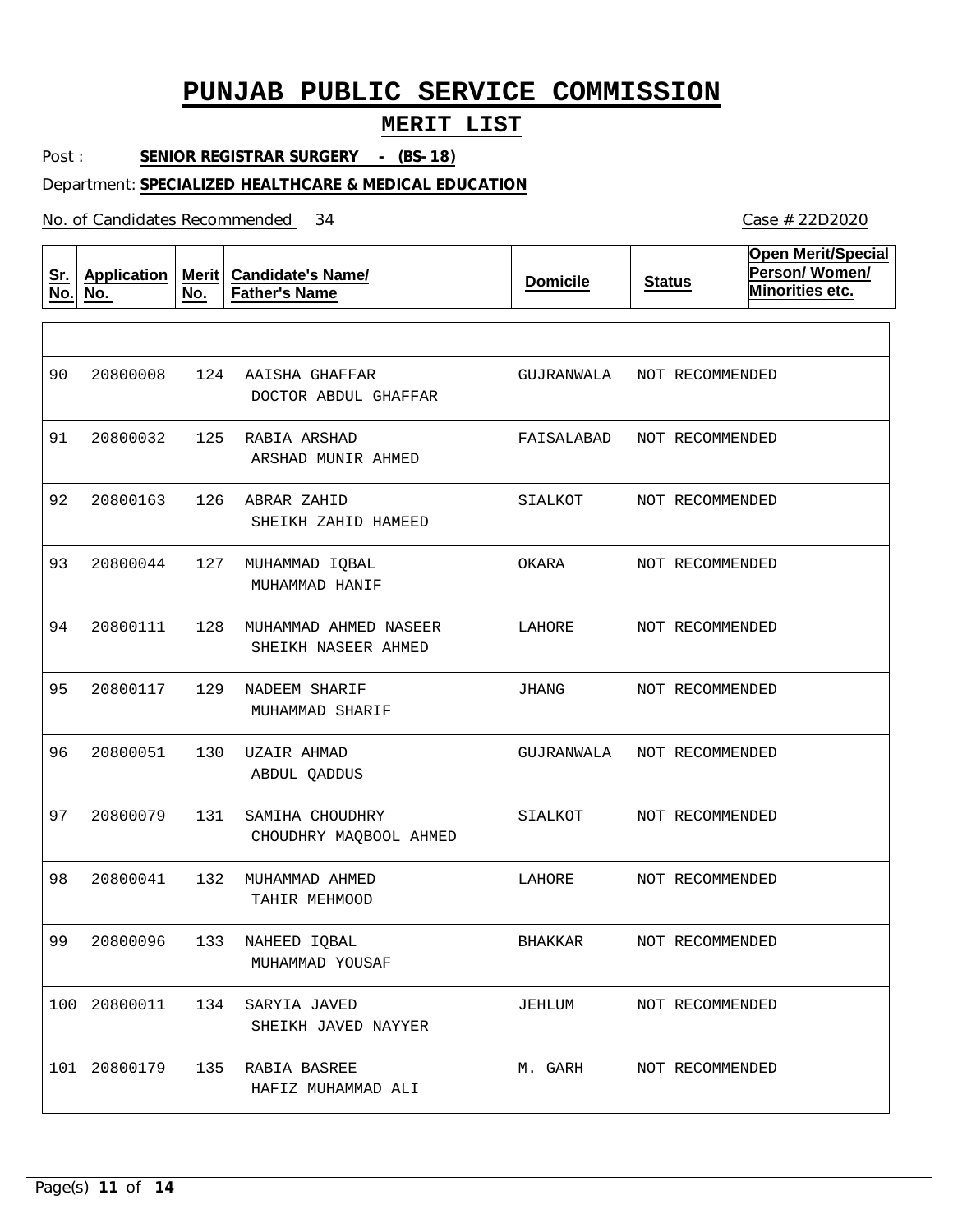## **MERIT LIST**

Post : **SENIOR REGISTRAR SURGERY - (BS-18)**

#### Department: **SPECIALIZED HEALTHCARE & MEDICAL EDUCATION**

No. of Candidates Recommended

| <u>Sr.</u><br>No. | Application<br>No. | <b>Merit</b><br>No. | <b>Candidate's Name/</b><br><b>Father's Name</b> | <b>Domicile</b> | <b>Status</b>      | <b>Open Merit/Special</b><br>Person/Women/<br><b>Minorities etc.</b> |
|-------------------|--------------------|---------------------|--------------------------------------------------|-----------------|--------------------|----------------------------------------------------------------------|
|                   |                    |                     |                                                  |                 |                    |                                                                      |
| 102               | 20800028           | 136                 | MUHAMMAD ASIF<br>MUHAMMAD AZAM OAISER            | M.B.DIN         | RECOMMENDED<br>NOT |                                                                      |
| 103               | 20800029           | 137                 | ALI KAMRAN<br>SYED BADAR-UL-ISLAM                | CHAKWAL         | NOT RECOMMENDED    |                                                                      |
| 104               | 20800119           | 138                 | SULEMAN ASIF<br>MUHAMMAD ASIF                    | LAHORE          | RECOMMENDED<br>NOT |                                                                      |

|    | Following Candidate(s) Could Not Qualify the Interview |                                                |                  |      |  |  |  |
|----|--------------------------------------------------------|------------------------------------------------|------------------|------|--|--|--|
| 1  | 20800132                                               | NAQQASH ADNAN<br>FAIZULLAH KHAN                | LAHORE           | FAIL |  |  |  |
| 2  | 20800037                                               | ROOH-UL-AIN<br>SHAHID NADEEM AHMED             | LAHORE           | FAIL |  |  |  |
| 3  | 20800120                                               | MUHAMMAD ASIF NOOR<br>NOOR MUHAMMAD            | MULTAN           | FAIL |  |  |  |
| 4  | 20800103                                               | MUHAMMAD ASHRAF<br>ABDUL GHAFOOR               | R.Y. KHAN        | FAIL |  |  |  |
| 5  | 20800141                                               | RASHID MEHMOOD<br>GHULAM RASOOL MALIK          | R.Y. KHAN        | FAIL |  |  |  |
| 6  | 20800121                                               | MUHAMMAD BILAL AKBAR<br>ZAHID IOBAL            | SARGODHA         | FAIL |  |  |  |
| 7  | 20800133                                               | <b>ASIFA AHMAD</b><br>MIAN VAHEED UD DIN AHMAD | FAISALABAD       | FAIL |  |  |  |
| 8  | 20800098                                               | QAISER MAHMOOD<br>MUHAMMAD YOUNIS AMIN         | SHEIKHUPURA FAIL |      |  |  |  |
| 9  | 20800137                                               | SIDRA AFZAL<br>MUHAMMAD AFZAL CHATTHA          | MULTAN           | FAIL |  |  |  |
| 10 | 20800101                                               | HAFIZ AAMIR BASHIR<br>BASHIR AHMAD             | M. GARH          | FAIL |  |  |  |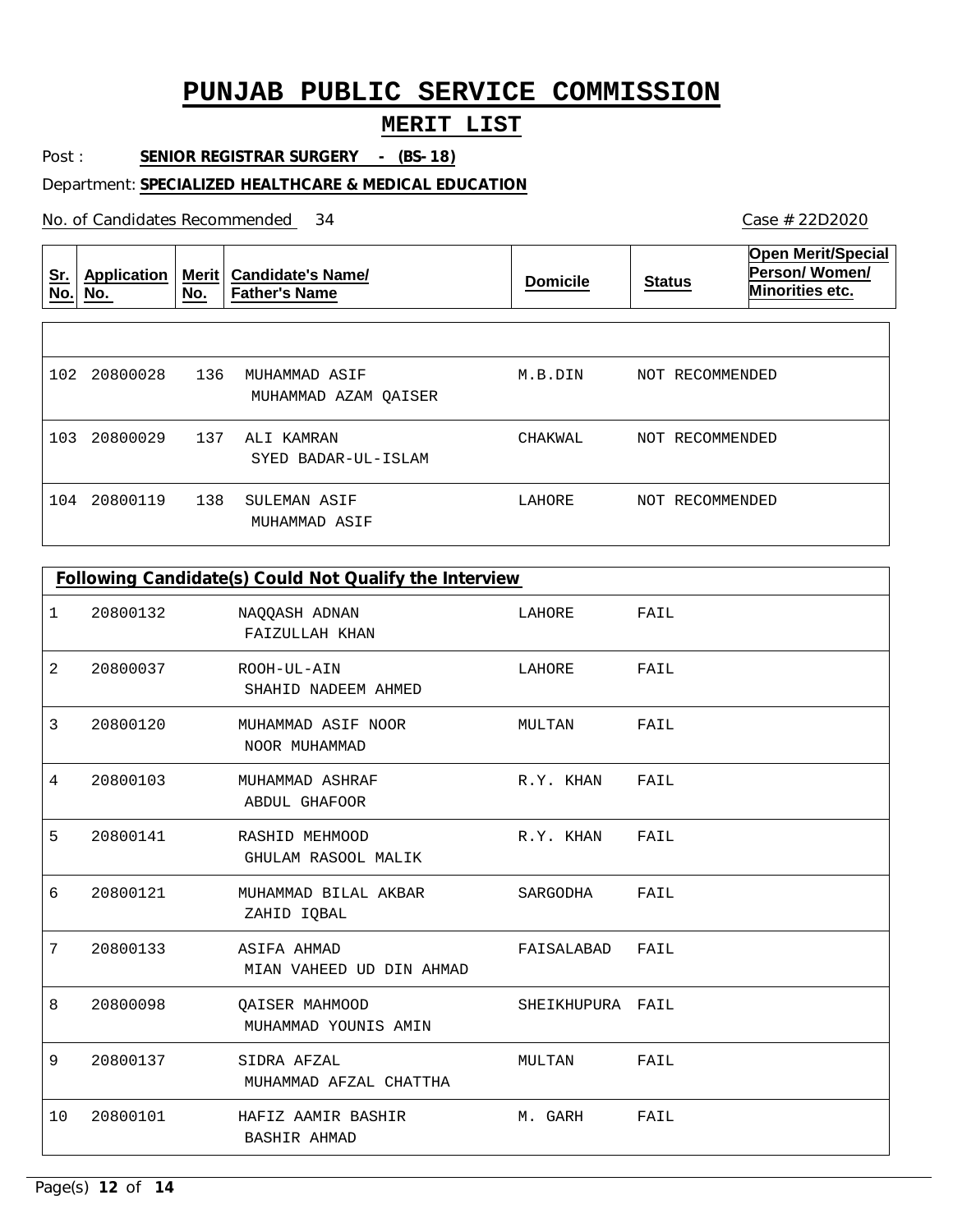### **MERIT LIST**

Post : **SENIOR REGISTRAR SURGERY - (BS-18)**

#### Department: **SPECIALIZED HEALTHCARE & MEDICAL EDUCATION**

No. of Candidates Recommended

**Sr. No. Application No. Merit No. Candidate's Name/ Father's Name Domicile Status Open Merit/Special Person/ Women/ Minorities etc.** AMNA MASUD FARRUKH MUNIR ADNAN SADIQ BUTT YASMEEN SAJID MUHAMMAD ASIF NAVEED MUHAMMAD ASADULAH MUHAMMAD YASIN AAMIR JAVID SYED JAWAD UL HASSAN MUHAMMAD HASSAN FATIMA TU ZAHARA SABEEN ADIL MUHAMMAD RAMZAN ALLAH NAWAZ MASUD AKHTAR MUHAMMAD MUNIR HUSSAIN MUHAMMAD SADIQ BUTT MALIK MUHAMMED SAJID BASHIR AHMAD NAVEED FAQIR AHMAD MUHAMMAD SIDDIQUE MUHAMMAD JAVID AKHTAR SYED SAJID HUSSAIN SHAMOON BAHADUR CH ABDUL MAJEED CH. ADIL MURTAZA MUHAMMAD HUSSAIN GHULAM RASOOL 11 12 13 20800134 14 20800130 15 16 17 20800112 18 19  $20$ 21 22 23 20800009 24 20800102 20800068 20800104 20800039 20800081 20800092 20800186 20800007 20800054 20800036 ATTOCK MULTAN HAFIZABAD LAHORE PAKPATTAN M. GARH LAHORE LAYYAH M.B.DIN PAKPATTAN R.Y. KHAN R.Y. KHAN VEHARI D.G. KHAN FAIL FAIL FAIL FAIL FAIL FAIL FAIL FAIL FAIL FAIL FAIL FAIL FAIL FAIL